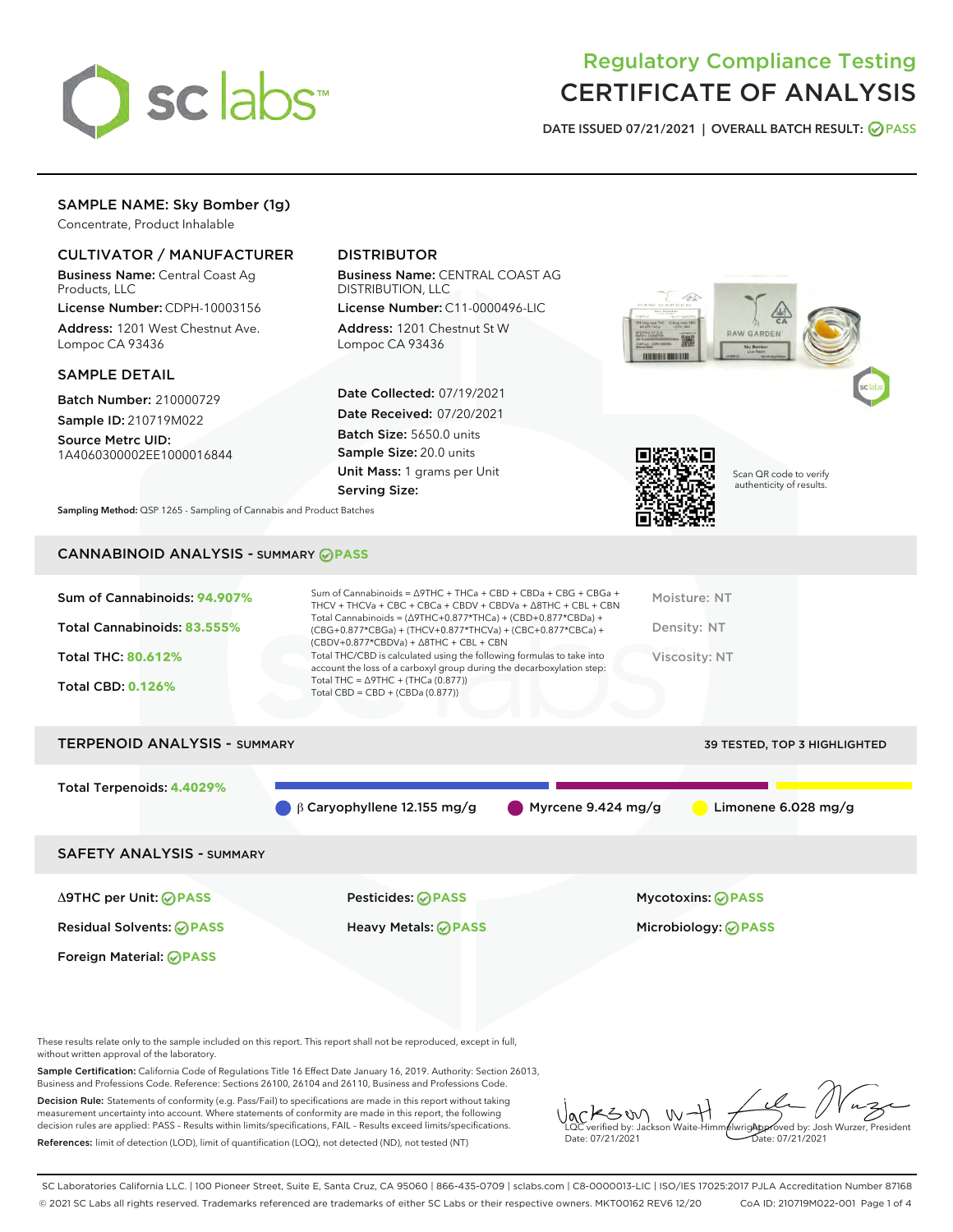



SKY BOMBER (1G) | DATE ISSUED 07/21/2021 | OVERALL BATCH RESULT:  $\bigcirc$  PASS

#### CANNABINOID TEST RESULTS - 07/20/2021 @ PASS

Tested by high-performance liquid chromatography with diode-array detection (HPLC-DAD). **Method:** QSP 1157 - Analysis of Cannabinoids by HPLC-DAD

#### TOTAL CANNABINOIDS: **83.555%** Total Cannabinoids (Total THC) + (Total CBD) +

(Total CBG) + (Total THCV) + (Total CBC) + (Total CBDV) + ∆8THC + CBL + CBN

TOTAL THC: **80.612%** Total THC (∆9THC+0.877\*THCa)

TOTAL CBD: **0.126%**

Total CBD (CBD+0.877\*CBDa)

TOTAL CBG: 1.78% Total CBG (CBG+0.877\*CBGa)

TOTAL THCV: 0.377% Total THCV (THCV+0.877\*THCVa)

TOTAL CBC: 0.66% Total CBC (CBC+0.877\*CBCa)

TOTAL CBDV: ND Total CBDV (CBDV+0.877\*CBDVa)

| <b>COMPOUND</b> | LOD/LOQ<br>(mg/g)          | <b>MEASUREMENT</b><br><b>UNCERTAINTY</b><br>(mg/g) | <b>RESULT</b><br>(mg/g) | <b>RESULT</b><br>(%) |
|-----------------|----------------------------|----------------------------------------------------|-------------------------|----------------------|
| <b>THCa</b>     | 0.05 / 0.14                | ±22.944                                            | 892.76                  | 89.276               |
| <b>A9THC</b>    | 0.06/0.26                  | ±0.797                                             | 23.17                   | 2.317                |
| <b>CBGa</b>     | 0.1 / 0.2                  | ±0.86                                              | 16.5                    | 1.65                 |
| <b>CBCa</b>     | 0.07 / 0.28                | ±0.368                                             | 7.53                    | 0.753                |
| <b>THCVa</b>    | 0.07 / 0.20                | ±0.205                                             | 4.30                    | 0.430                |
| <b>CBG</b>      | 0.06/0.19                  | ±0.133                                             | 3.37                    | 0.337                |
| <b>CBDa</b>     | 0.02/0.19                  | ±0.042                                             | 1.44                    | 0.144                |
| <b>CBC</b>      | 0.2/0.5                    | N/A                                                | $<$ LOQ                 | $<$ LOQ              |
| A8THC           | 0.1 / 0.4                  | N/A                                                | <b>ND</b>               | <b>ND</b>            |
| <b>THCV</b>     | 0.1/0.2                    | N/A                                                | <b>ND</b>               | <b>ND</b>            |
| <b>CBD</b>      | 0.07/0.29                  | N/A                                                | <b>ND</b>               | <b>ND</b>            |
| <b>CBDV</b>     | 0.04 / 0.15                | N/A                                                | <b>ND</b>               | <b>ND</b>            |
| <b>CBDVa</b>    | 0.03 / 0.53                | N/A                                                | <b>ND</b>               | <b>ND</b>            |
| <b>CBL</b>      | 0.06 / 0.24                | N/A                                                | <b>ND</b>               | <b>ND</b>            |
| <b>CBN</b>      | 0.1/0.3                    | N/A                                                | <b>ND</b>               | <b>ND</b>            |
|                 | <b>SUM OF CANNABINOIDS</b> |                                                    | 949.07 mg/g             | 94.907%              |

#### **UNIT MASS: 1 grams per Unit**

| ∆9THC per Unit                        | 1120 per-package limit     | 23.17 mg/unit<br><b>PASS</b> |
|---------------------------------------|----------------------------|------------------------------|
| <b>Total THC per Unit</b>             |                            | 806.12 mg/unit               |
| <b>CBD per Unit</b>                   |                            | <b>ND</b>                    |
| <b>Total CBD per Unit</b>             |                            | $1.26$ mg/unit               |
| Sum of Cannabinoids<br>per Unit       |                            | 949.07 mg/unit               |
| <b>Total Cannabinoids</b><br>per Unit |                            | 835.55 mg/unit               |
| <b>MOISTURE TEST RESULT</b>           | <b>DENSITY TEST RESULT</b> | <b>VISCOSITY TEST RESULT</b> |

Not Tested

Not Tested

Not Tested

#### TERPENOID TEST RESULTS - 07/21/2021

Terpene analysis utilizing gas chromatography-flame ionization detection (GC-FID). **Method:** QSP 1192 - Analysis of Terpenoids by GC-FID

| <b>COMPOUND</b>         | LOD/LOQ<br>(mg/g) | <b>MEASUREMENT</b><br><b>UNCERTAINTY</b><br>(mg/g) | <b>RESULT</b><br>(mg/g)                         | <b>RESULT</b><br>$(\%)$ |
|-------------------------|-------------------|----------------------------------------------------|-------------------------------------------------|-------------------------|
| $\beta$ Caryophyllene   | 0.004 / 0.012     | ±0.4327                                            | 12.155                                          | 1.2155                  |
| <b>Myrcene</b>          | 0.008 / 0.025     | ±0.1216                                            | 9.424                                           | 0.9424                  |
| Limonene                | 0.005 / 0.016     | ±0.0862                                            | 6.028                                           | 0.6028                  |
| $\alpha$ Humulene       | 0.009/0.029       | ±0.1457                                            | 4.540                                           | 0.4540                  |
| trans-ß-Farnesene       | 0.008 / 0.025     | ±0.0857                                            | 2.413                                           | 0.2413                  |
| Linalool                | 0.009 / 0.032     | ±0.0681                                            | 1.791                                           | 0.1791                  |
| $\alpha$ Pinene         | 0.005 / 0.017     | ±0.0123                                            | 1.428                                           | 0.1428                  |
| $\beta$ Pinene          | 0.004 / 0.014     | ±0.0144                                            | 1.255                                           | 0.1255                  |
| Guaiol                  | 0.009 / 0.030     | ±0.0448                                            | 0.949                                           | 0.0949                  |
| Terpineol               | 0.016 / 0.055     | ±0.0489                                            | 0.796                                           | 0.0796                  |
| Ocimene                 | 0.011 / 0.038     | ±0.0206                                            | 0.643                                           | 0.0643                  |
| Fenchol                 | 0.010 / 0.034     | ±0.0244                                            | 0.630                                           | 0.0630                  |
| $\alpha$ Bisabolol      | 0.008 / 0.026     | ±0.0271                                            | 0.507                                           | 0.0507                  |
| Caryophyllene<br>Oxide  | 0.010 / 0.033     | ±0.0194                                            | 0.422                                           | 0.0422                  |
| Nerolidol               | 0.009 / 0.028     | ±0.0198                                            | 0.314                                           | 0.0314                  |
| <b>Terpinolene</b>      | 0.008 / 0.026     | ±0.0054                                            | 0.264                                           | 0.0264                  |
| <b>Borneol</b>          | 0.005 / 0.016     | ±0.0080                                            | 0.191                                           | 0.0191                  |
| Camphene                | 0.005 / 0.015     | ±0.0011                                            | 0.096                                           | 0.0096                  |
| Fenchone                | 0.009 / 0.028     | ±0.0026                                            | 0.088                                           | 0.0088                  |
| Citronellol             | 0.003 / 0.010     | ±0.0023                                            | 0.047                                           | 0.0047                  |
| Sabinene Hydrate        | 0.006 / 0.022     | ±0.0011                                            | 0.028                                           | 0.0028                  |
| <b>Geranyl Acetate</b>  | 0.004 / 0.014     | ±0.0008                                            | 0.020                                           | 0.0020                  |
| $\alpha$ Phellandrene   | 0.006 / 0.020     | N/A                                                | <loq< th=""><th><loq< th=""></loq<></th></loq<> | <loq< th=""></loq<>     |
| $\alpha$ Terpinene      | 0.005 / 0.017     | N/A                                                | <loq< th=""><th><loq< th=""></loq<></th></loq<> | <loq< th=""></loq<>     |
| $\gamma$ Terpinene      | 0.006 / 0.018     | N/A                                                | <loq< th=""><th><loq< th=""></loq<></th></loq<> | <loq< th=""></loq<>     |
| Nerol                   | 0.003 / 0.011     | N/A                                                | <loq< th=""><th><loq< th=""></loq<></th></loq<> | <loq< th=""></loq<>     |
| Sabinene                | 0.004 / 0.014     | N/A                                                | ND                                              | <b>ND</b>               |
| 3 Carene                | 0.005 / 0.018     | N/A                                                | ND                                              | <b>ND</b>               |
| p-Cymene                | 0.005 / 0.016     | N/A                                                | ND                                              | <b>ND</b>               |
| Eucalyptol              | 0.006 / 0.018     | N/A                                                | ND                                              | ND                      |
| (-)-Isopulegol          | 0.005 / 0.016     | N/A                                                | ND                                              | ND                      |
| Camphor                 | 0.006 / 0.019     | N/A                                                | ND                                              | ND                      |
| Isoborneol              | 0.004 / 0.012     | N/A                                                | <b>ND</b>                                       | ND                      |
| Menthol                 | 0.008 / 0.025     | N/A                                                | ND                                              | <b>ND</b>               |
| R-(+)-Pulegone          | 0.003 / 0.011     | N/A                                                | ND                                              | ND                      |
| Geraniol                | 0.002 / 0.007     | N/A                                                | ND                                              | ND                      |
| $\alpha$ Cedrene        | 0.005 / 0.016     | N/A                                                | ND                                              | ND                      |
| Valencene               | 0.009 / 0.030     | N/A                                                | ND                                              | ND                      |
| Cedrol                  | 0.008 / 0.027     | N/A                                                | <b>ND</b>                                       | <b>ND</b>               |
| <b>TOTAL TERPENOIDS</b> |                   |                                                    | 44.029 mg/g                                     | 4.4029%                 |

SC Laboratories California LLC. | 100 Pioneer Street, Suite E, Santa Cruz, CA 95060 | 866-435-0709 | sclabs.com | C8-0000013-LIC | ISO/IES 17025:2017 PJLA Accreditation Number 87168 © 2021 SC Labs all rights reserved. Trademarks referenced are trademarks of either SC Labs or their respective owners. MKT00162 REV6 12/20 CoA ID: 210719M022-001 Page 2 of 4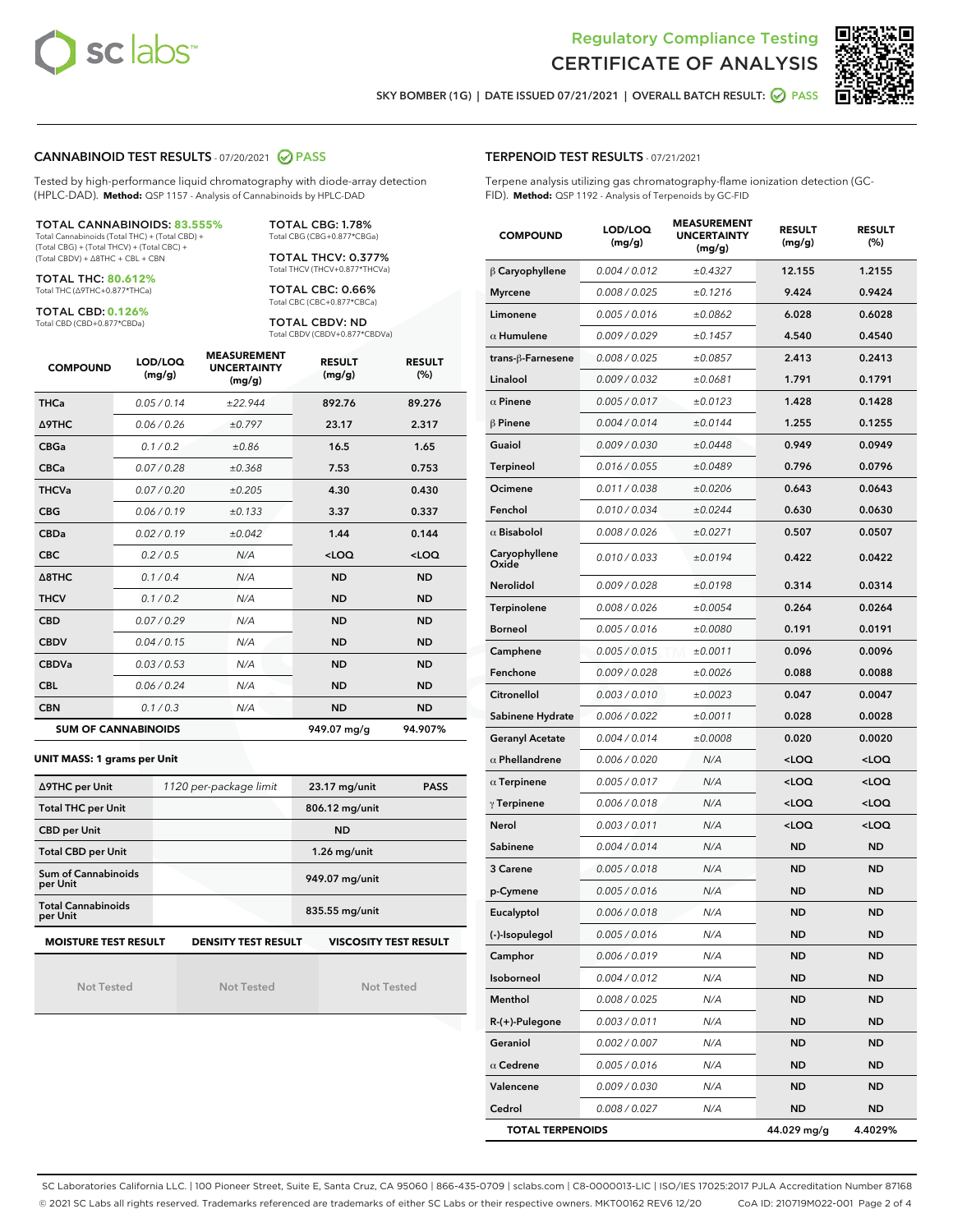



SKY BOMBER (1G) | DATE ISSUED 07/21/2021 | OVERALL BATCH RESULT: 2 PASS

# CATEGORY 1 PESTICIDE TEST RESULTS - 07/21/2021 2 PASS

Pesticide and plant growth regulator analysis utilizing high-performance liquid chromatography-mass spectrometry (HPLC-MS) or gas chromatography-mass spectrometry (GC-MS). \*GC-MS utilized where indicated. **Method:** QSP 1212 - Analysis of Pesticides and Mycotoxins by LC-MS or QSP 1213 - Analysis of Pesticides by GC-MS

| <b>COMPOUND</b>             | LOD/LOQ<br>$(\mu g/g)$ | <b>ACTION</b><br>LIMIT<br>$(\mu g/g)$ | <b>MEASUREMENT</b><br><b>UNCERTAINTY</b><br>$(\mu g/g)$ | <b>RESULT</b><br>$(\mu g/g)$ | <b>RESULT</b> |
|-----------------------------|------------------------|---------------------------------------|---------------------------------------------------------|------------------------------|---------------|
| Aldicarb                    | 0.03 / 0.08            | $\ge$ LOD                             | N/A                                                     | <b>ND</b>                    | <b>PASS</b>   |
| Carbofuran                  | 0.02 / 0.05            | $\geq$ LOD                            | N/A                                                     | <b>ND</b>                    | <b>PASS</b>   |
| Chlordane*                  | 0.03 / 0.08            | $\ge$ LOD                             | N/A                                                     | <b>ND</b>                    | <b>PASS</b>   |
| Chlorfenapyr*               | 0.03/0.10              | $\geq$ LOD                            | N/A                                                     | <b>ND</b>                    | <b>PASS</b>   |
| Chlorpyrifos                | 0.02 / 0.06            | $\ge$ LOD                             | N/A                                                     | <b>ND</b>                    | <b>PASS</b>   |
| Coumaphos                   | 0.02 / 0.07            | $\ge$ LOD                             | N/A                                                     | <b>ND</b>                    | <b>PASS</b>   |
| Daminozide                  | 0.02/0.07              | $>$ LOD                               | N/A                                                     | <b>ND</b>                    | <b>PASS</b>   |
| <b>DDVP</b><br>(Dichlorvos) | 0.03/0.09              | $\ge$ LOD                             | N/A                                                     | <b>ND</b>                    | <b>PASS</b>   |
| <b>Dimethoate</b>           | 0.03 / 0.08            | $\ge$ LOD                             | N/A                                                     | <b>ND</b>                    | <b>PASS</b>   |
| Ethoprop(hos)               | 0.03/0.10              | $\ge$ LOD                             | N/A                                                     | <b>ND</b>                    | <b>PASS</b>   |
| Etofenprox                  | 0.02 / 0.06            | $\ge$ LOD                             | N/A                                                     | <b>ND</b>                    | <b>PASS</b>   |
| Fenoxycarb                  | 0.03 / 0.08            | $\ge$ LOD                             | N/A                                                     | <b>ND</b>                    | <b>PASS</b>   |
| Fipronil                    | 0.03 / 0.08            | $\ge$ LOD                             | N/A                                                     | <b>ND</b>                    | <b>PASS</b>   |
| Imazalil                    | 0.02 / 0.06            | $\ge$ LOD                             | N/A                                                     | <b>ND</b>                    | <b>PASS</b>   |
| Methiocarb                  | 0.02 / 0.07            | $>$ LOD                               | N/A                                                     | <b>ND</b>                    | <b>PASS</b>   |
| Methyl<br>parathion         | 0.03/0.10              | $\ge$ LOD                             | N/A                                                     | <b>ND</b>                    | <b>PASS</b>   |
| <b>Mevinphos</b>            | 0.03/0.09              | $\ge$ LOD                             | N/A                                                     | <b>ND</b>                    | <b>PASS</b>   |
| Paclobutrazol               | 0.02 / 0.05            | $\ge$ LOD                             | N/A                                                     | <b>ND</b>                    | <b>PASS</b>   |
| Propoxur                    | 0.03/0.09              | $\ge$ LOD                             | N/A                                                     | <b>ND</b>                    | <b>PASS</b>   |
| Spiroxamine                 | 0.03 / 0.08            | $\ge$ LOD                             | N/A                                                     | <b>ND</b>                    | <b>PASS</b>   |
| Thiacloprid                 | 0.03/0.10              | $\ge$ LOD                             | N/A                                                     | <b>ND</b>                    | <b>PASS</b>   |
|                             |                        |                                       |                                                         |                              |               |

# CATEGORY 2 PESTICIDE TEST RESULTS - 07/21/2021 @ PASS

| <b>COMPOUND</b>          | LOD/LOQ<br>$(\mu g/g)$ | <b>ACTION</b><br>LIMIT<br>$(\mu g/g)$ | <b>MEASUREMENT</b><br><b>UNCERTAINTY</b><br>$(\mu g/g)$ | <b>RESULT</b><br>$(\mu g/g)$ | <b>RESULT</b> |
|--------------------------|------------------------|---------------------------------------|---------------------------------------------------------|------------------------------|---------------|
| Abamectin                | 0.03/0.10              | 0.1                                   | N/A                                                     | <b>ND</b>                    | <b>PASS</b>   |
| Acephate                 | 0.02/0.07              | 0.1                                   | N/A                                                     | <b>ND</b>                    | <b>PASS</b>   |
| Acequinocyl              | 0.02/0.07              | 0.1                                   | N/A                                                     | <b>ND</b>                    | <b>PASS</b>   |
| Acetamiprid              | 0.02 / 0.05            | 0.1                                   | N/A                                                     | <b>ND</b>                    | <b>PASS</b>   |
| Azoxystrobin             | 0.02/0.07              | 0.1                                   | N/A                                                     | <b>ND</b>                    | <b>PASS</b>   |
| <b>Bifenazate</b>        | 0.01/0.04              | 0.1                                   | N/A                                                     | <b>ND</b>                    | <b>PASS</b>   |
| <b>Bifenthrin</b>        | 0.02 / 0.05            | 3                                     | N/A                                                     | <b>ND</b>                    | <b>PASS</b>   |
| <b>Boscalid</b>          | 0.03/0.09              | 0.1                                   | N/A                                                     | <b>ND</b>                    | <b>PASS</b>   |
| Captan                   | 0.19/0.57              | 0.7                                   | N/A                                                     | <b>ND</b>                    | <b>PASS</b>   |
| Carbaryl                 | 0.02/0.06              | 0.5                                   | N/A                                                     | <b>ND</b>                    | <b>PASS</b>   |
| Chlorantranilip-<br>role | 0.04/0.12              | 10                                    | N/A                                                     | <b>ND</b>                    | <b>PASS</b>   |
| Clofentezine             | 0.03/0.09              | 0.1                                   | N/A                                                     | <b>ND</b>                    | <b>PASS</b>   |

### CATEGORY 2 PESTICIDE TEST RESULTS - 07/21/2021 continued

| <b>COMPOUND</b>               | LOD/LOQ<br>(µg/g) | <b>ACTION</b><br><b>LIMIT</b><br>$(\mu g/g)$ | <b>MEASUREMENT</b><br><b>UNCERTAINTY</b><br>$(\mu g/g)$ | <b>RESULT</b><br>(µg/g) | <b>RESULT</b> |
|-------------------------------|-------------------|----------------------------------------------|---------------------------------------------------------|-------------------------|---------------|
| Cyfluthrin                    | 0.12 / 0.38       | $\overline{c}$                               | N/A                                                     | ND                      | <b>PASS</b>   |
| Cypermethrin                  | 0.11 / 0.32       | $\mathcal{I}$                                | N/A                                                     | ND                      | <b>PASS</b>   |
| <b>Diazinon</b>               | 0.02 / 0.05       | 0.1                                          | N/A                                                     | <b>ND</b>               | <b>PASS</b>   |
| Dimethomorph                  | 0.03 / 0.09       | 2                                            | N/A                                                     | ND                      | <b>PASS</b>   |
| Etoxazole                     | 0.02 / 0.06       | 0.1                                          | N/A                                                     | ND                      | <b>PASS</b>   |
| Fenhexamid                    | 0.03 / 0.09       | 0.1                                          | N/A                                                     | ND                      | <b>PASS</b>   |
| Fenpyroximate                 | 0.02 / 0.06       | 0.1                                          | N/A                                                     | <b>ND</b>               | <b>PASS</b>   |
| Flonicamid                    | 0.03 / 0.10       | 0.1                                          | N/A                                                     | ND                      | <b>PASS</b>   |
| Fludioxonil                   | 0.03 / 0.10       | 0.1                                          | N/A                                                     | ND                      | <b>PASS</b>   |
| Hexythiazox                   | 0.02 / 0.07       | 0.1                                          | N/A                                                     | ND                      | <b>PASS</b>   |
| Imidacloprid                  | 0.04 / 0.11       | 5                                            | N/A                                                     | ND                      | <b>PASS</b>   |
| Kresoxim-methyl               | 0.02 / 0.07       | 0.1                                          | N/A                                                     | ND                      | <b>PASS</b>   |
| Malathion                     | 0.03 / 0.09       | 0.5                                          | N/A                                                     | ND                      | <b>PASS</b>   |
| Metalaxyl                     | 0.02 / 0.07       | $\overline{c}$                               | N/A                                                     | ND                      | <b>PASS</b>   |
| Methomyl                      | 0.03 / 0.10       | $\mathbf{1}$                                 | N/A                                                     | ND                      | <b>PASS</b>   |
| Myclobutanil                  | 0.03 / 0.09       | 0.1                                          | N/A                                                     | <b>ND</b>               | <b>PASS</b>   |
| Naled                         | 0.02 / 0.07       | 0.1                                          | N/A                                                     | ND                      | <b>PASS</b>   |
| Oxamyl                        | 0.04 / 0.11       | 0.5                                          | N/A                                                     | ND                      | PASS          |
| Pentachloronitro-<br>benzene* | 0.03 / 0.09       | 0.1                                          | N/A                                                     | ND                      | <b>PASS</b>   |
| Permethrin                    | 0.04 / 0.12       | 0.5                                          | N/A                                                     | ND                      | <b>PASS</b>   |
| Phosmet                       | 0.03 / 0.10       | 0.1                                          | N/A                                                     | ND                      | <b>PASS</b>   |
| Piperonylbu-<br>toxide        | 0.02 / 0.07       | 3                                            | N/A                                                     | <b>ND</b>               | <b>PASS</b>   |
| Prallethrin                   | 0.03 / 0.08       | 0.1                                          | N/A                                                     | ND                      | <b>PASS</b>   |
| Propiconazole                 | 0.02 / 0.07       | 0.1                                          | N/A                                                     | <b>ND</b>               | <b>PASS</b>   |
| Pyrethrins                    | 0.04 / 0.12       | 0.5                                          | N/A                                                     | ND                      | <b>PASS</b>   |
| Pyridaben                     | 0.02 / 0.07       | 0.1                                          | N/A                                                     | <b>ND</b>               | <b>PASS</b>   |
| Spinetoram                    | 0.02 / 0.07       | 0.1                                          | N/A                                                     | ND                      | <b>PASS</b>   |
| Spinosad                      | 0.02 / 0.07       | 0.1                                          | N/A                                                     | ND                      | <b>PASS</b>   |
| Spiromesifen                  | 0.02 / 0.05       | 0.1                                          | N/A                                                     | <b>ND</b>               | <b>PASS</b>   |
| Spirotetramat                 | 0.02 / 0.06       | 0.1                                          | N/A                                                     | ND                      | <b>PASS</b>   |
| Tebuconazole                  | 0.02 / 0.07       | 0.1                                          | N/A                                                     | ND                      | <b>PASS</b>   |
| Thiamethoxam                  | 0.03 / 0.10       | 5                                            | N/A                                                     | <b>ND</b>               | <b>PASS</b>   |
| Trifloxystrobin               | 0.03 / 0.08       | 0.1                                          | N/A                                                     | <b>ND</b>               | <b>PASS</b>   |

SC Laboratories California LLC. | 100 Pioneer Street, Suite E, Santa Cruz, CA 95060 | 866-435-0709 | sclabs.com | C8-0000013-LIC | ISO/IES 17025:2017 PJLA Accreditation Number 87168 © 2021 SC Labs all rights reserved. Trademarks referenced are trademarks of either SC Labs or their respective owners. MKT00162 REV6 12/20 CoA ID: 210719M022-001 Page 3 of 4